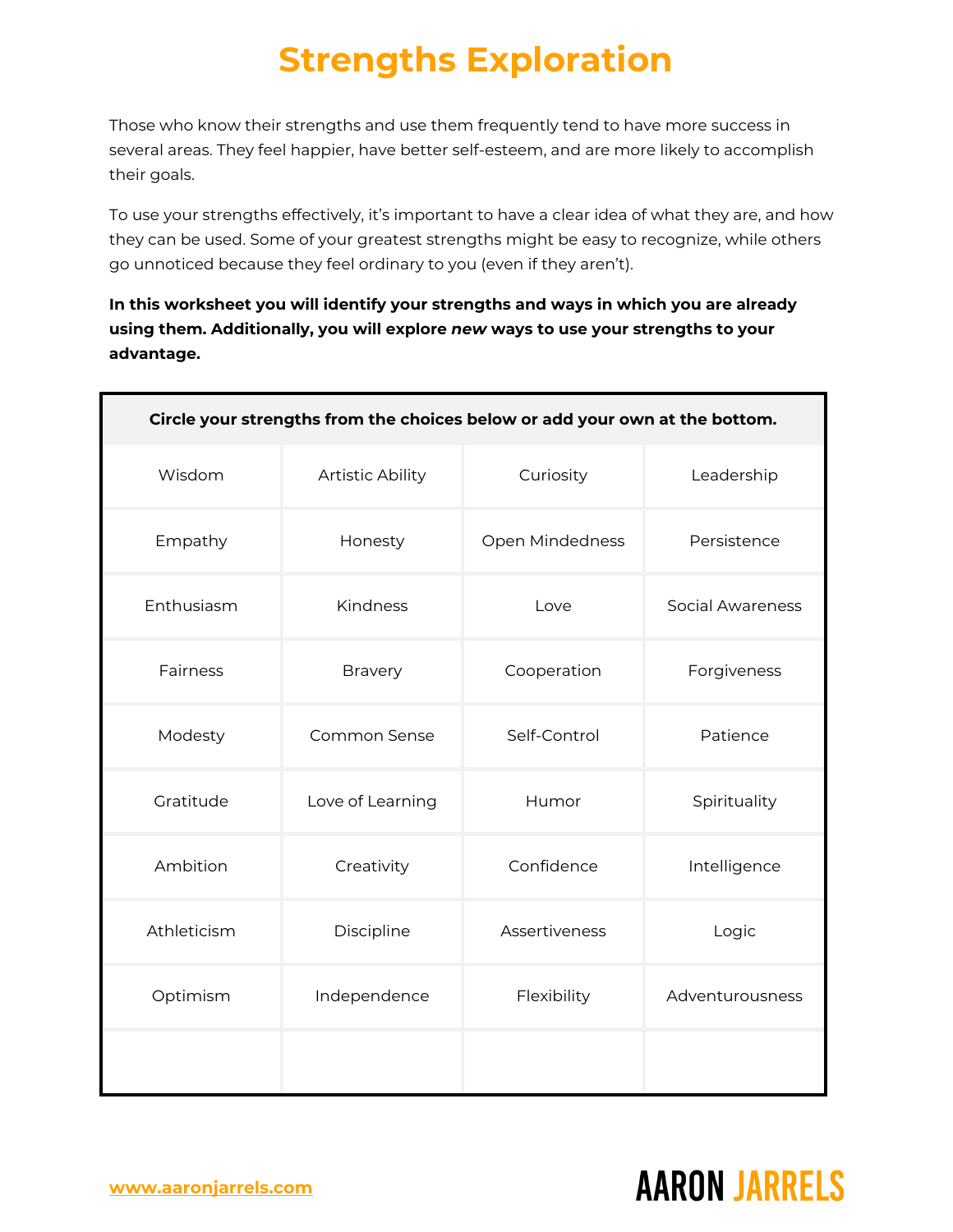

**List the strengths you possess that help you in your relationships.**

**Describe a** *specific* **time your strengths were able to help you in a relationship.**

**Describe two new ways you could use your strengths in relationships.**

**1**

**2**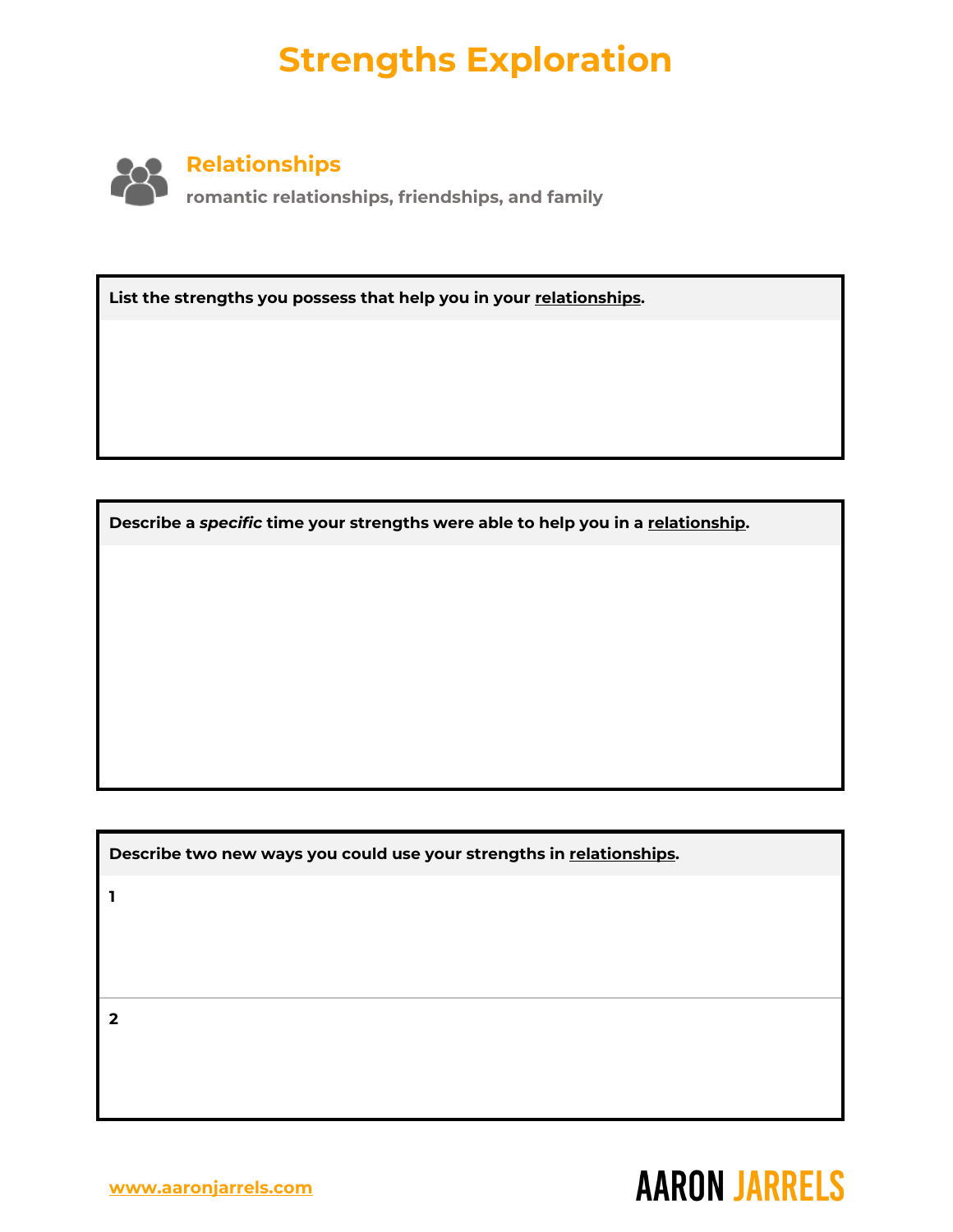

#### **Profession**

**past or present work, school, or other professional endeavors**

**List the strengths you possess that help you in your profession.**

**Describe a** *specific* **time your strengths were able to help in your profession.**

**Describe two new ways you could use your strengths in your professional life.**

**1**

**2**